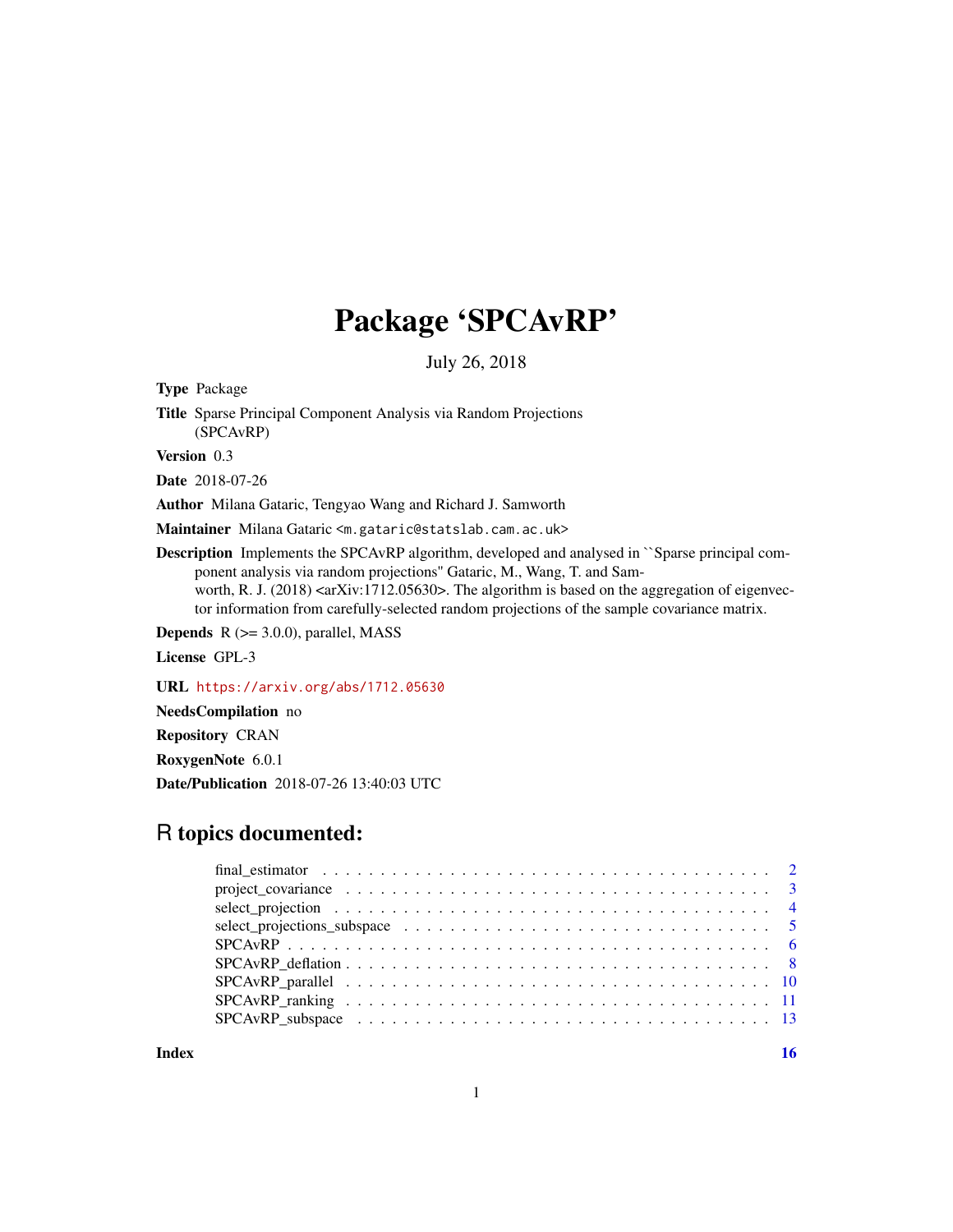<span id="page-1-0"></span>

#### Description

Computes the leading eigenvector of the sample covariance matrix given the indices of variables ranked by their importance and desired sparsity level.

#### Usage

final\_estimator(data, cov, l, ranking)

## Arguments

| data    | Either the data matrix or the sample covariance matrix. |
|---------|---------------------------------------------------------|
| COV     | TRUE if data is given as a sample covariance matrix.    |
| -1      | Desired sparsity of the final estimator (see Details).  |
| ranking | Original variables ranked by their importance.          |

#### Details

If true sparsity level k is known use  $1 = k$ . If k is unknown, 1 can be an array of different values and then the eigenvectors of the corrsponding sparsity levels are returned.

#### Value

Returns a list of two elements:

| vector | A vector or a matrix with length(1) columns as the estimated eigenvectors of<br>sparsity level 1. |
|--------|---------------------------------------------------------------------------------------------------|
| value  | An array with length(1) estimated eigenvalues.                                                    |

## Author(s)

Milana Gataric, Tengyao Wang and Richard J. Samworth

#### References

Milana Gataric, Tengyao Wang and Richard J. Samworth (2018) Sparse principal component analysis via random projections <https://arxiv.org/abs/1712.05630>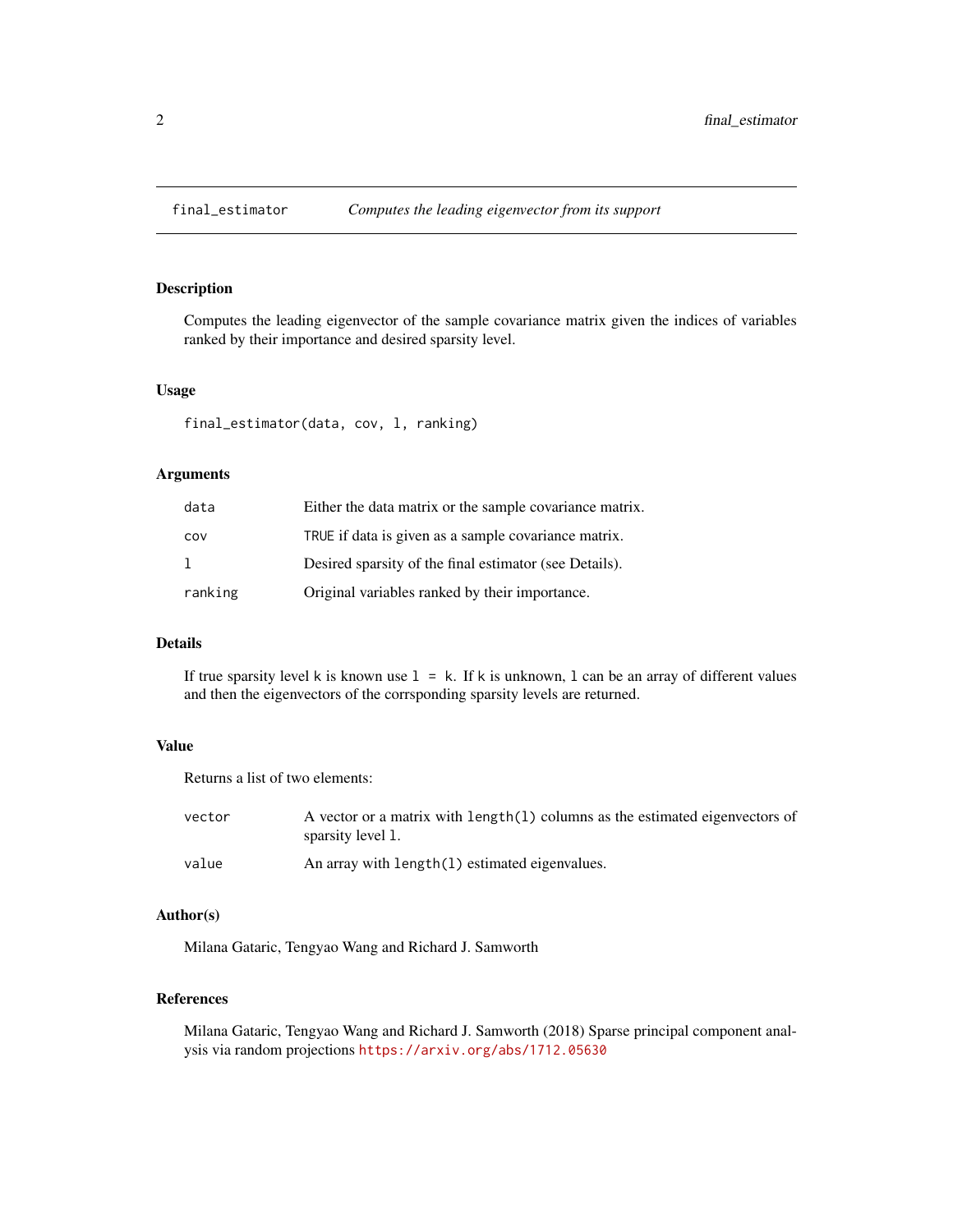## <span id="page-2-0"></span>project\_covariance 3

#### Examples

```
p <- 80
k < - 8n < -1000v1 <- c(rep(1/sqrt(k), k), rep(0,p-k))
Sigma <- 2*tcrossprod(v1) + diag(p)
mu < - rep(0, p)X <- mvrnorm(n, mu, Sigma)
Sigma_hat <- 1/n*crossprod(X)
A < -200B < - 100d < -10rand_ind <- matrix(replicate(A*B,sample.int(p,d)), nrow = A*B, byrow = TRUE)
cov_projections <- project_covariance(data = Sigma_hat, cov = TRUE, rand_ind)
ranking <- SPCAvRP_ranking(cov_projections, rand_ind, p, A)
output <- final_estimator(data = Sigma_hat, cov = TRUE, l = (5:11), ranking)
df <- data.frame(5:11,output$value); colnames(df) <- c('l','eigenvalue')
print(df)
```
<span id="page-2-1"></span>project\_covariance *Projects the sample covariance*

#### Description

Projects the sample covariance matrix along given axis-aligned projections.

#### Usage

```
project_covariance(data, cov, rand_ind)
```
## Arguments

| data     | Either the data matrix or the sample covariance matrix (see Details).                   |
|----------|-----------------------------------------------------------------------------------------|
| COV      | TRUE if data is given as a sample covariance matrix.                                    |
| rand_ind | Matrix whose rows are the indices of non-zero entries of axis-aligned projec-<br>tions. |

## Details

If the dimension of data is very large, it might be faster if the data matrix is provided as the input.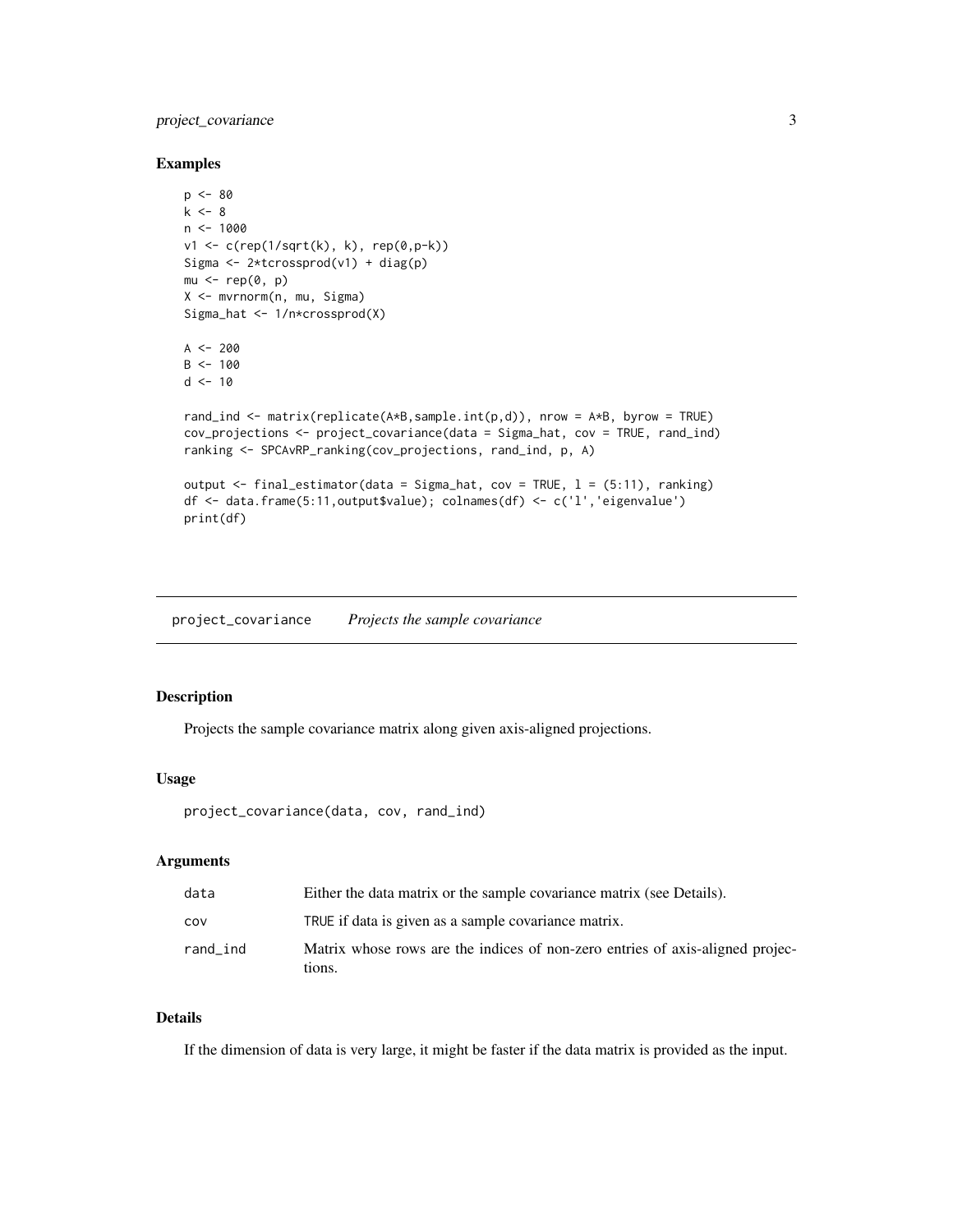#### <span id="page-3-0"></span>Value

Returns a list of the sample covariance projections:

projections[[1]]

projected sample covariance along indices of rand\_ind[1,]

...

```
projections[[nrow(rand_ind)]]
```
projected sample covariance along indices of rand\_ind[nrow(rand\_ind),]

## Author(s)

Milana Gataric, Tengyao Wang and Richard J. Samworth

#### References

Milana Gataric, Tengyao Wang and Richard J. Samworth (2018) Sparse principal component analysis via random projections <https://arxiv.org/abs/1712.05630>

#### Examples

```
p <- 50 # dimension of data
k <- 5 # sparsity level
n <- 1000 # number of observations
v1 \le c (rep(1/sqrt(k), k), rep(0,p-k))
Sigma_hat <- 1/n*crossprod(mvrnorm(n, rep(0,p), tcrossprod(v1)+diag(p)))
N <- 1000 # number of projections
d <- k # dimension of projections
rand_ind <- matrix(replicate(N,sample.int(p,d)), nrow = N, byrow = TRUE) # axis-aligned projections
cov_projections <- project_covariance(data = Sigma_hat, cov = TRUE, rand_ind)
```
select\_projection *Selects the best projection*

## Description

Selects the projection yielding the largest eigenvalue among one group of B different d-dimensional axis-aligned projections generated uniformly at random.

#### Usage

```
select_projection(data, cov = TRUE, p, d, B)
```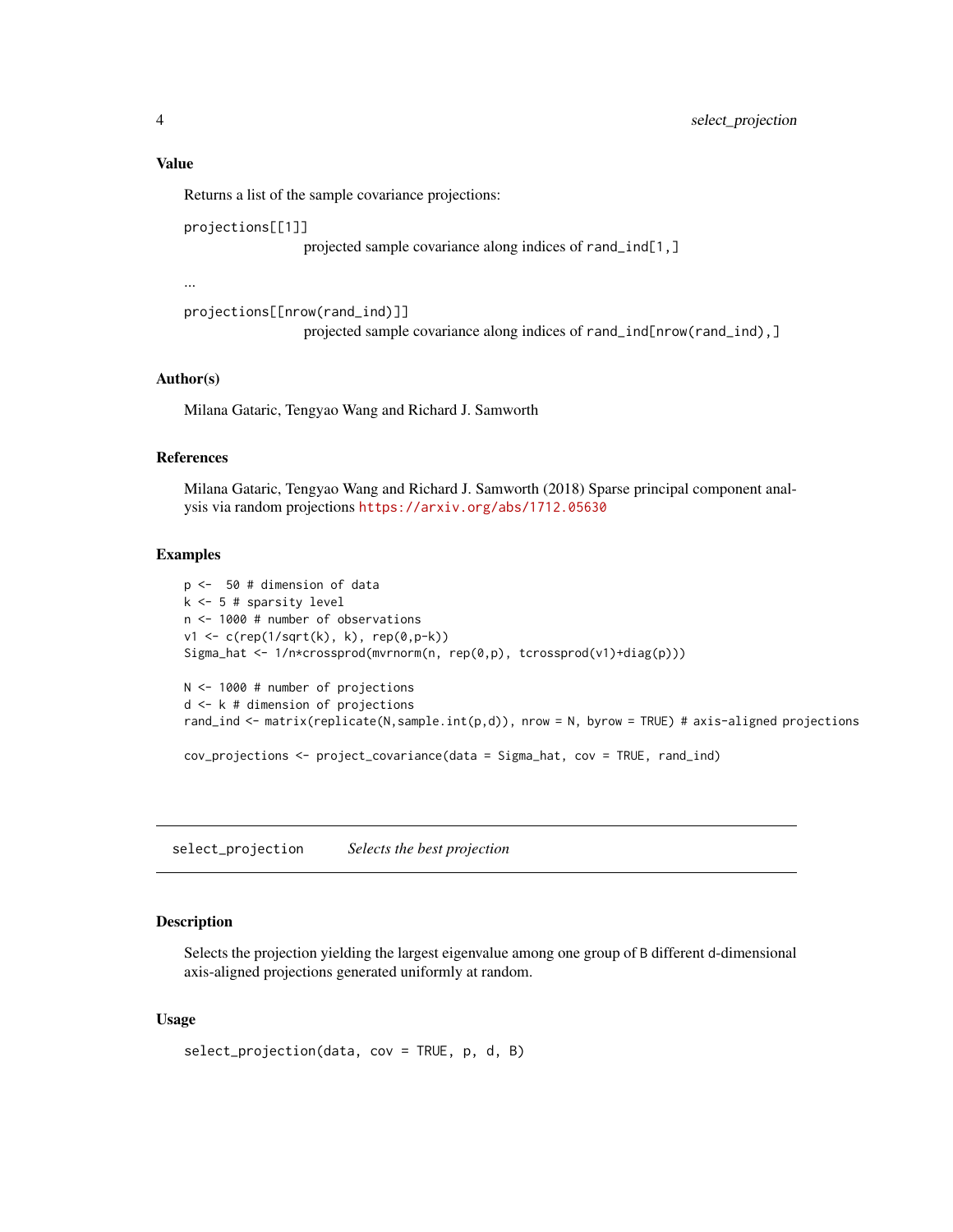#### <span id="page-4-0"></span>**Arguments**

| data | Either the data matrix or the sample covariance matrix.   |
|------|-----------------------------------------------------------|
| COV  | FALSE if data is given as a data matrix.                  |
| p    | Original dimension of the data.                           |
| d    | Dimension of the random projections.                      |
| B    | Number of random projections to generate and select from. |

#### Details

If p is very large, it might be faster if the data matrix is provided as the input.

## Value

Returns eigenvector v\_hat\_star corresponding to the projected covariance yielding the largest eigenvalue among B different d-dimensional axis-aligned random projections.

## Author(s)

Milana Gataric, Tengyao Wang and Richard J. Samworth

#### References

Milana Gataric, Tengyao Wang and Richard J. Samworth (2018) Sparse principal component analysis via random projections <https://arxiv.org/abs/1712.05630>

#### Examples

```
p \le -100k < -10n < -1000v1 <- c(rep(1/sqrt(k), k), rep(0,p-k))
Sigma <- 2*tcrossprod(v1) + diag(p)
mu < - rep(0, p)X <- mvrnorm(n, mu, Sigma)
v_hat_star <- select_projection(data = 1/n \times crossprod(X), cov = TRUE, p, d = k, B = 100)
```
select\_projections\_subspace

*Selects the best projections for the subspace estimation*

#### Description

Selects A projections yielding the largest r-th eigenvalue among B different random projections, for r=1:s.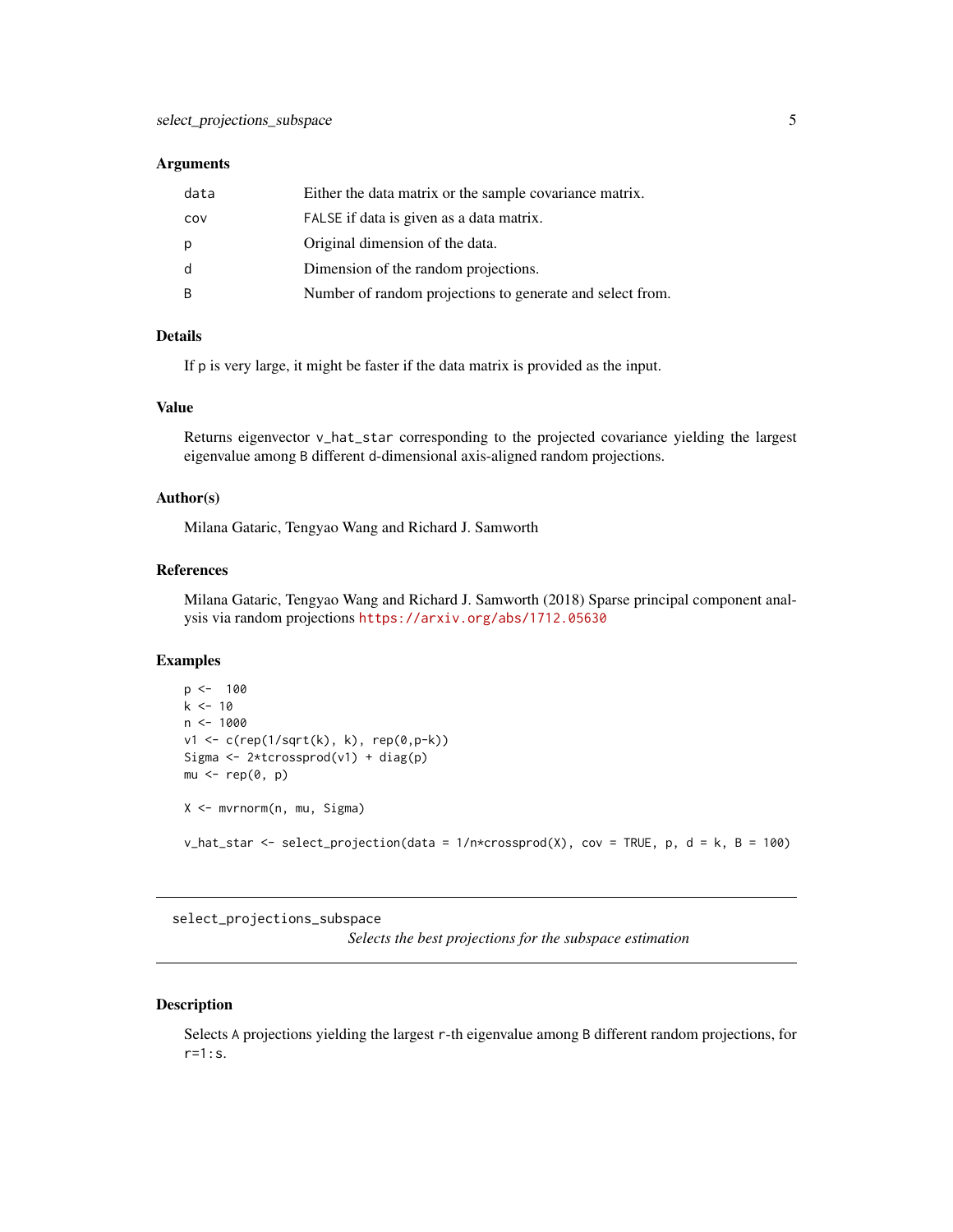#### <span id="page-5-0"></span>Usage

```
select_projections_subspace(data, rand_ind, s, p, A)
```
## Arguments

| data     | A list of projected covariances to select from (in the form of the output of<br>project_covariance). |
|----------|------------------------------------------------------------------------------------------------------|
| rand_ind | Corresponding projections used to generate data.                                                     |
| S        | The number of eigenvalues to estimate.                                                               |
| p        | The original dimension of samples.                                                                   |
| A        | The number of projections to select.                                                                 |

#### Value

Returns matrix v\_hat\_stars with A columns that correspond to s eigenvectors yielding the largest eigenvalues.

#### Author(s)

Milana Gataric, Tengyao Wang and Richard J. Samworth

## References

Milana Gataric, Tengyao Wang and Richard J. Samworth (2018) Sparse principal component analysis via random projections <https://arxiv.org/abs/1712.05630>

<span id="page-5-1"></span>SPCAvRP *Computes the leading eigenvector using the SPCAvRP algorithm*

## Description

Computes l-sparse leading eigenvector of the sample covariance matrix, using A groups of B random axis-aligned projections of dimension d.

## Usage

 $SPCAVRP$ (data, cov = FALSE, 1, d = 10, A = 300, B = 100, center\_data = TRUE)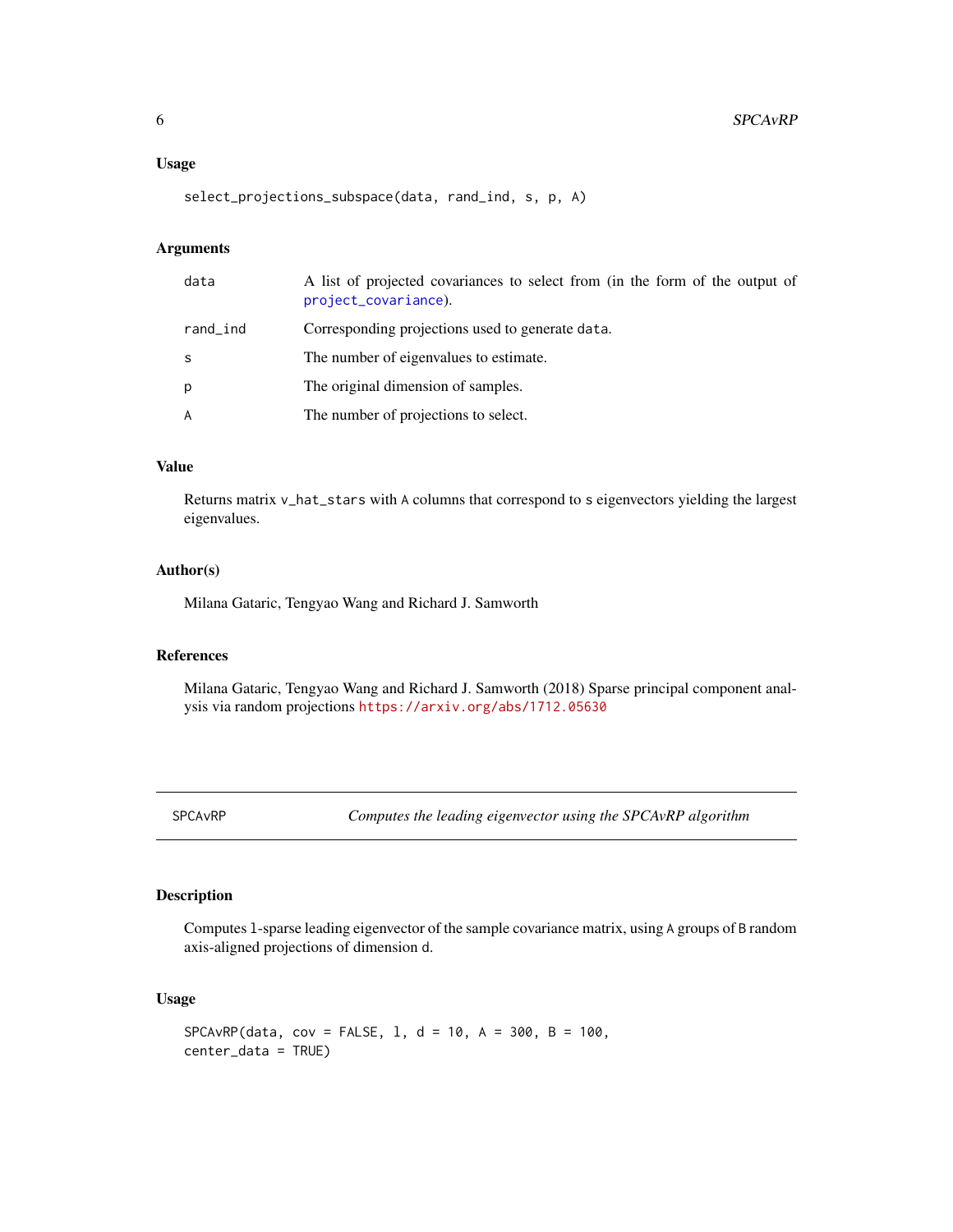#### <span id="page-6-0"></span> $SPCAVRP$  7

#### **Arguments**

| data        | Either the data matrix or the sample covariance matrix.      |
|-------------|--------------------------------------------------------------|
| COV         | TRUE if data is given as a sample covariance matrix.         |
|             | Desired sparsity level in the final estimator (see Details). |
| d           | The dimension of the random projections.                     |
| A           | Number of projections over which to aggregate.               |
| B           | Number of projections in a group from which to select.       |
| center_data | TRUE if the data matrix should be centered.                  |

#### Details

This function implements the SPCAvRP algorithm.

If the true sparsity level k is known, use  $d = k$  and  $1 = k$ . If k is unknown, the default choice for d is 10, while l can take an array of different values and then the estimators of the corresponding sparsity levels are computed.

It is desirable to choose A as big as possible subject to the computational budget. In general, we suggest using  $A = 300$  and  $B = 100$  when the dimension of data is a few hundreds, while  $A = 600$ and  $B = 200$  when the dimension is on order of 1000.

If center\_data == TRUE and data is given as a data matrix, the first step is to center it by executing scale(data, center\_data, FALSE), which subtracts the column means of data from their corresponding columns.

#### Value

Returns a list of two elements:

| vector | A vector or a matrix with length(1) columns as the estimated eigenvectors of<br>sparsity level 1. |
|--------|---------------------------------------------------------------------------------------------------|
| value  | An array with length(1) estimated eigenvalues.                                                    |

#### Author(s)

Milana Gataric, Tengyao Wang and Richard J. Samworth

## References

Milana Gataric, Tengyao Wang and Richard J. Samworth (2018) Sparse principal component analysis via random projections <https://arxiv.org/abs/1712.05630>

## See Also

[SPCAvRP\\_parallel](#page-9-1), [SPCAvRP\\_ranking](#page-10-1)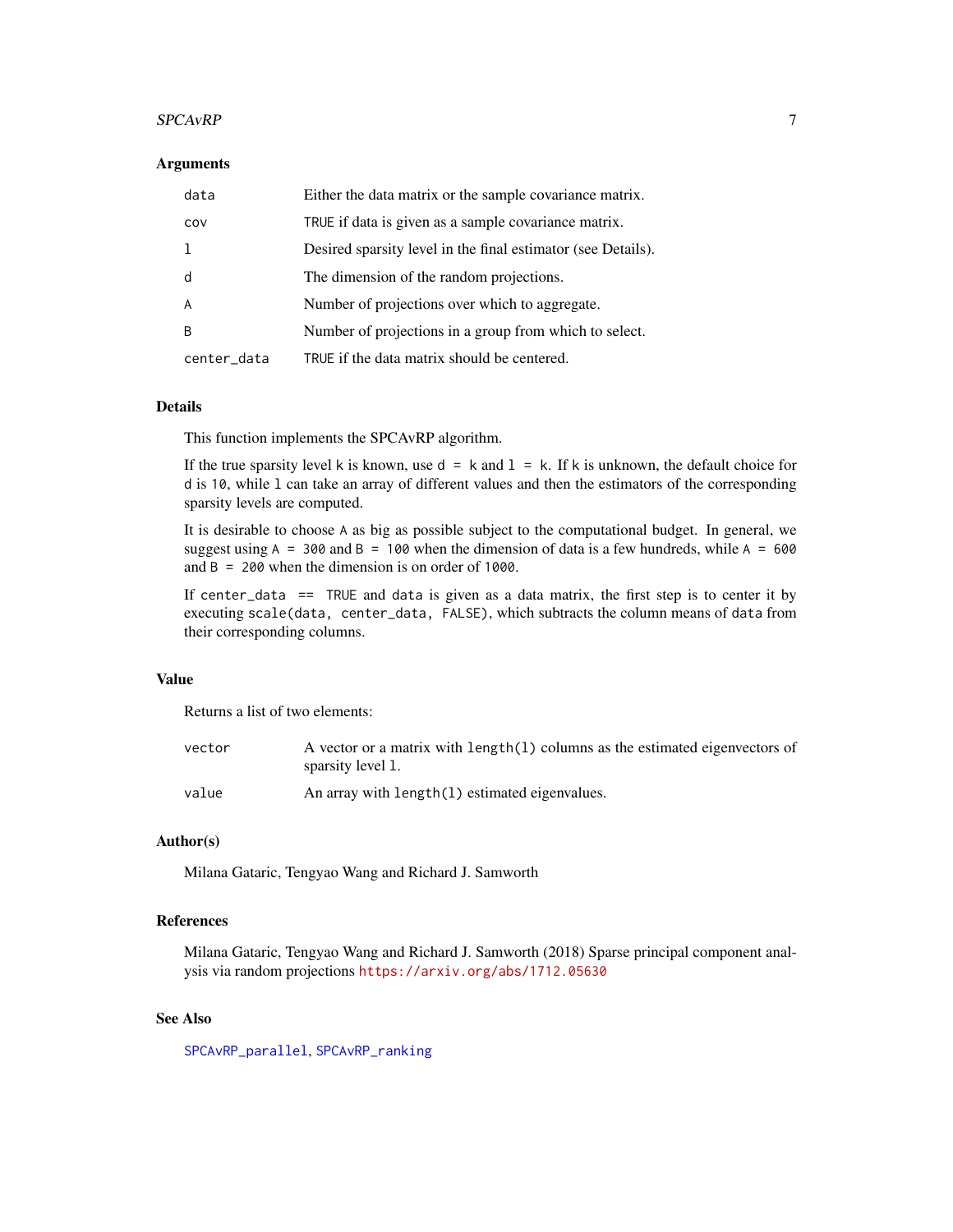#### Examples

```
p <- 100 # dimension of data
k <- 10 # true sparsity level
n <- 1000 # number of observations
v1 <- c(rep(1/sqrt(k), k), rep(0,p-k)) # leading eigenvector
Sigma <- 2*tcrossprod(v1) + diag(p) # population covariance
mu \leq rep(0, p) # population mean
X <- mvrnorm(n, mu, Sigma) # data matrix
spca \leq SPCAvRP(data = X, cov = FALSE, 1 = k, d = k, A = 200, B = 70, center_data = FALSE)
spca$vector
spca$value
```
<span id="page-7-1"></span>SPCAvRP\_deflation *Computes the leading eigenvectors using the modified deflation scheme*

#### Description

Computes s leading eigenvectors of the sample covariance matrix which are sparse and orthogonal, using the modified deflation scheme in conjunction with the SPCAvRP algorithm.

#### Usage

 $SPCAVRP\_definition(data, cov = FALSE, s, 1, d = 10,$  $A = 300$ ,  $B = 100$ , center\_data = TRUE)

#### Arguments

| data           | Either the data matrix or the sample covariance matrix.                         |
|----------------|---------------------------------------------------------------------------------|
| COV            | TRUE if data is given as a sample covariance matrix.                            |
| S              | The number of eigenvectors to compute.                                          |
| 1              | The array of lenght s with the desired sparsity levels in the final estimators. |
| d              | The dimension of the random projections.                                        |
| $\overline{A}$ | Number of projections over which to aggregate.                                  |
| B              | Number of projections in a group from which to select.                          |
| center_data    | TRUE if the data matrix should be centered.                                     |

#### Details

This function implements the modified deflation scheme in conjunction with the SPCAvRP in order to compute s sparse eigenvectors that are orthogonal. If possible, use [SPCAvRP\\_subspace](#page-12-1) instead.

If the true sparsity level is known and for each component is equal to k, use  $d = k$  and  $1 = rep(k, s)$ . Sparsity levels of different components may take different values. If k is unknown, appropriate k

<span id="page-7-0"></span>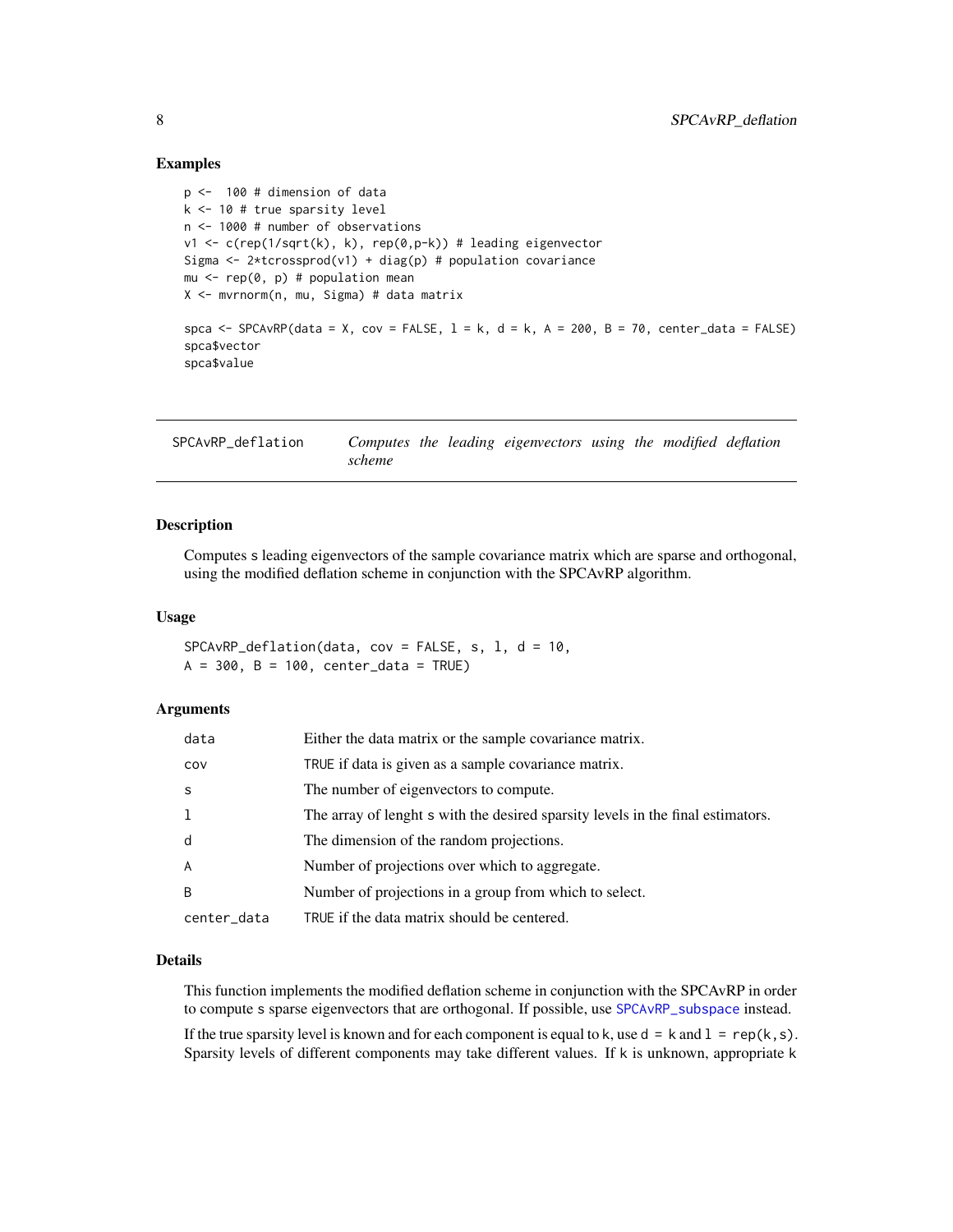<span id="page-8-0"></span>could be chosen from an array of different values by inspecting the explained variance for one component at the time and by using SPCAvRP in a combination with the deflation scheme implemented in SPCAvRP\_deflation.

It is desirable to choose A as big as possible subject to the computational budget. In general, we suggest using  $A = 300$  and  $B = 100$  when the dimension of data is a few hundreds, while  $A = 600$ and B = 200 when the dimension is on order of 1000.

If center\_data == TRUE and data is given as a data matrix, the first step is to center it by executing scale(data, center\_data, FALSE), which subtracts the column means of data from their corresponding columns.

#### Value

Returns a list of two elements:

| vector | A matrix whose s columns are the estimated eigenvectors. |
|--------|----------------------------------------------------------|
| value  | An array with s estimated eigenvalues.                   |

## Author(s)

Milana Gataric, Tengyao Wang and Richard J. Samworth

#### References

Milana Gataric, Tengyao Wang and Richard J. Samworth (2018) Sparse principal component analysis via random projections <https://arxiv.org/abs/1712.05630>

#### See Also

[SPCAvRP](#page-5-1), [SPCAvRP\\_subspace](#page-12-1)

#### Examples

```
p <- 50
k < - 8theta <-40v1 <- c(rep(1/sqrt(k), k), rep(0, p-k))
theta2 <-20v2 <- c(rep(0,4), 1/sqrt(k), -1/sqrt(k), 1/sqrt(k), -1/sqrt(k), rep(1/sqrt(k),4), rep(0,p-12))
theta3 < -5v3 <- c(rep(0,6), 1/sqrt(k), -rep(1/sqrt(k),4), rep(1/sqrt(k),3), rep(0,p-14))
Sigma <- diag(p) + theta*tcrossprod(v1) + (theta2)*tcrossprod(v2) + (theta3)*tcrossprod(v3)
mu < - rep(0, p)n <- 2000
X <- mvrnorm(n, mu, Sigma)
spcarp <- SPCAvRP_deflation(data = X, cov = FALSE, s = 1, l = k, d = k,
                            A = 300, B = 100, center_data = FALSE)
```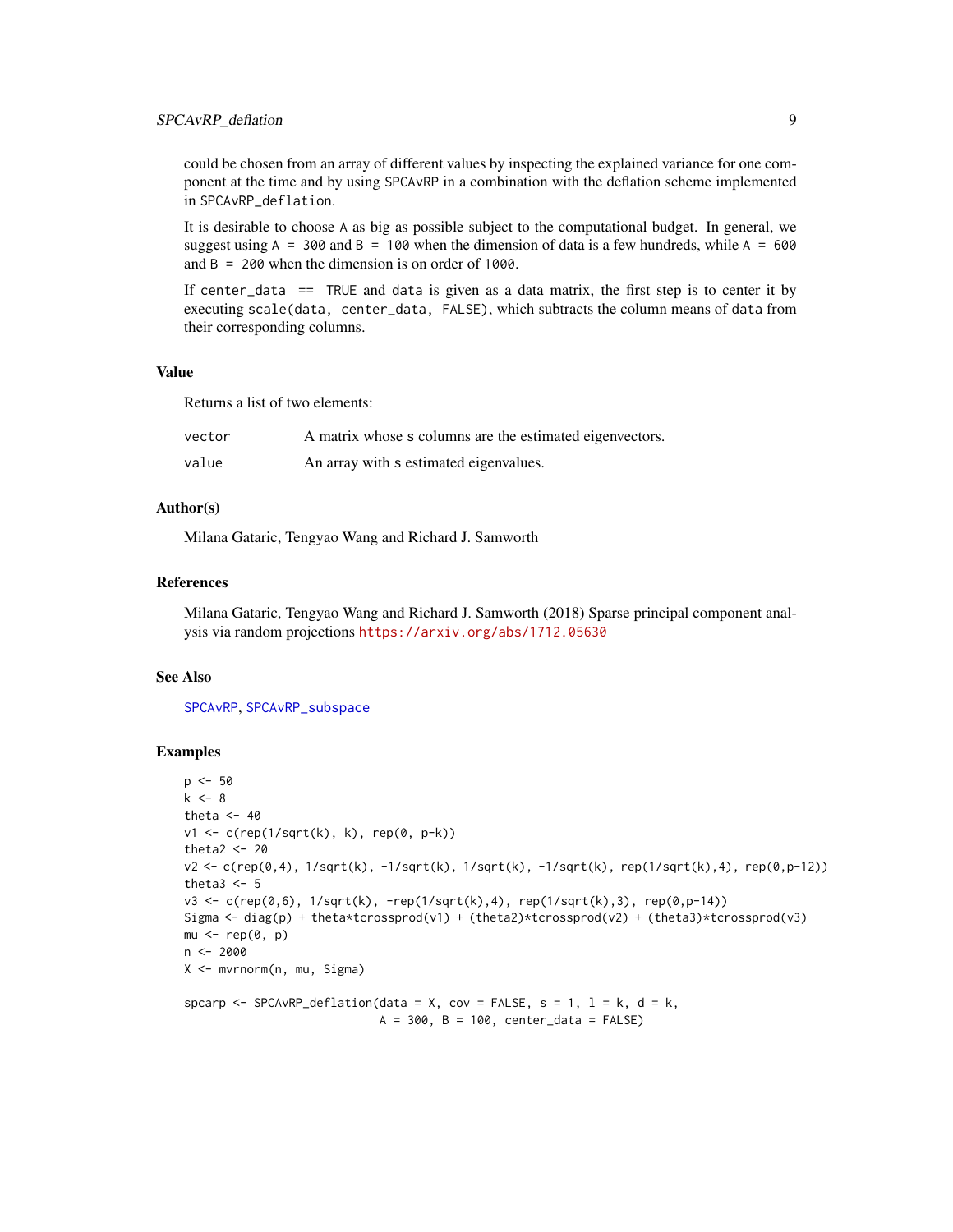<span id="page-9-1"></span><span id="page-9-0"></span>

#### **Description**

Computes l-sparse leading eigenvector of the sample covariance matrix, by parallel selection of A projections, where each projection is selected from a group of B random projections of dimension d.

#### Usage

```
SPCAVRP\_parallel(data, cov = FALSE, 1, d = 10, A = 300, B = 100,center_data = TRUE, cluster_type = "PSOCK", cores = 1, machine_names = NULL)
```
#### Arguments

| data           | Either the data matrix or the sample covariance matrix.      |
|----------------|--------------------------------------------------------------|
| COV            | TRUE if data is given as a sample covariance matrix.         |
| -1             | Desired sparsity level in the final estimator (see Details). |
| d              | The dimension of the random projections.                     |
| $\overline{A}$ | Number of projections over which to aggregate.               |
| B              | Number of projections in a group from which to select.       |
| center_data    | TRUE if the data matrix should be centered.                  |
| cluster_type   | Can be "PSOCK" or "FORK" (cf. package "parallel").           |
| cores          | Number of cores to use if clustertype=="FORK".               |
| machine_names  | Names of computers on the network if clustertype=="PSOCK".   |

#### Details

This function implements the parallelised SPCAvRP algorithm, by calling 'select\_projection' A times in parallel. We recommend to use this function if p, A and B are large; otherwise use [SPCAvRP](#page-5-1).

If the true sparsity level k is known, use  $d = k$  and  $l = k$ . If k is unknown, the default choice for d is 10, while l can take an array of different values and then the estimators of the corresponding sparsity levels are computed.

It is desirable to choose A as big as possible subject to the computational budget. In general, we suggest using  $A = 300$  and  $B = 100$  when the dimension of data is a few hundreds, while  $A = 600$ and  $B = 200$  when the dimension is on order of 1000.

If center\_data  $==$  TRUE and data is given as a data matrix, the first step is to center it by executing scale(data, center\_data, FALSE), which subtracts the column means of data from their corresponding columns.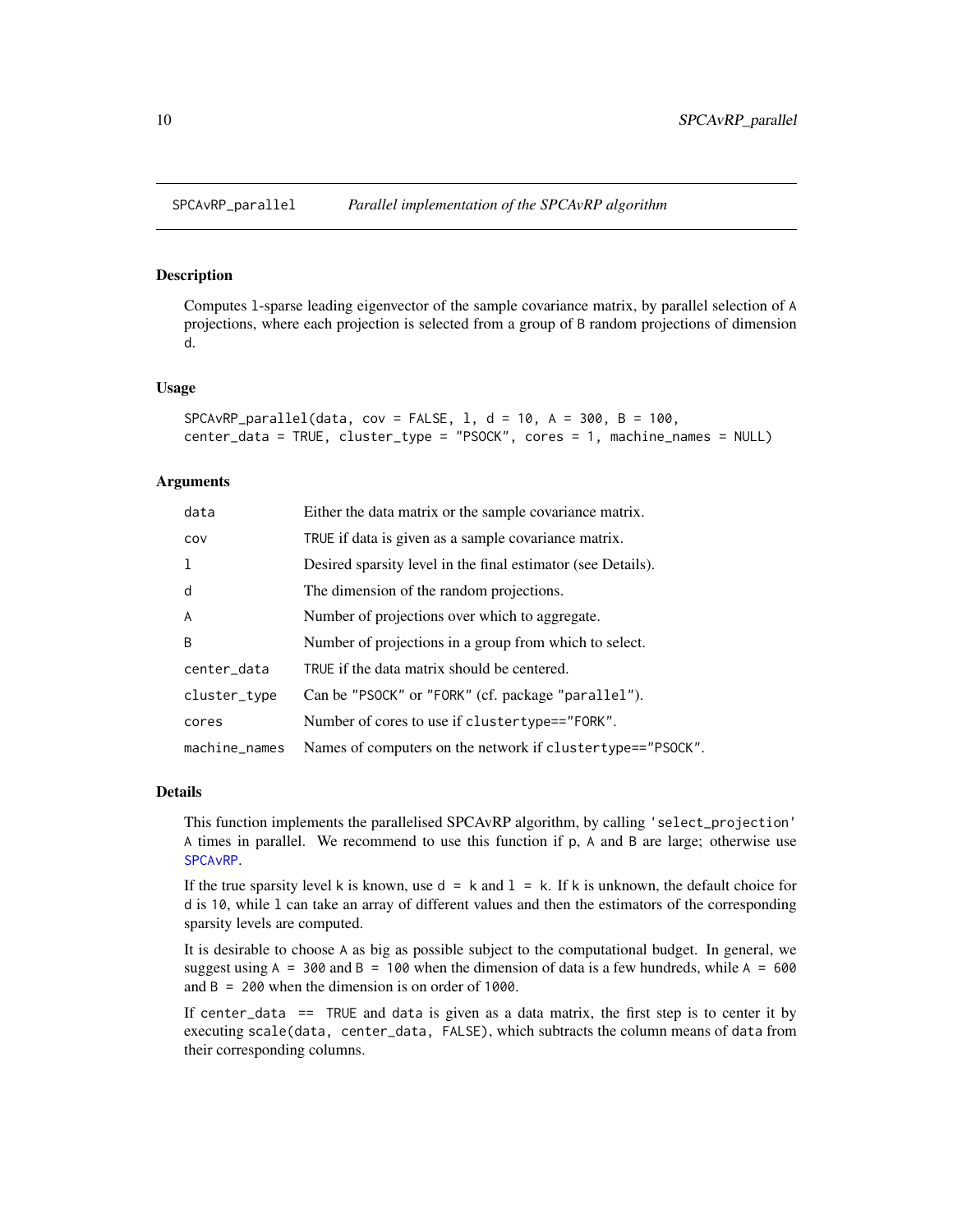## <span id="page-10-0"></span>Value

Returns a list of two elements:

| vector | A vector or a matrix with length $(1)$ columns as the estimated eigenvectors of<br>sparsity level 1. |
|--------|------------------------------------------------------------------------------------------------------|
| value  | An array with length(1) estimated eigenvalues.                                                       |

#### Author(s)

Milana Gataric, Tengyao Wang and Richard J. Samworth

#### References

Milana Gataric, Tengyao Wang and Richard J. Samworth (2018) Sparse principal component analysis via random projections <https://arxiv.org/abs/1712.05630>

#### See Also

**SPCA<sub>vRP</sub>** 

## Examples

```
p <- 100 # dimension of data
k <- 10 # true sparsity level
n <- 1000 # number of observations
v1 <- c(rep(1/sqrt(k), k), rep(0,p-k)) # leading eigenvector
Sigma <- 2*tcrossprod(v1) + diag(p) # population covariance
mu \leq rep(0, p) # population mean
X <- mvrnorm(n, mu, Sigma) # data matrix
spca <- SPCAvRP_parallel(data = X, cov = FALSE, l = k, d = k, A = 200, B = 70,
                          center_data = FALSE, cluster_type = "PSOCK")
```
<span id="page-10-1"></span>SPCAvRP\_ranking *Ranks the variables*

## Description

Ranks the original variables according to their importance in maximising the explained variance in the data by aggregating over selected projections of the sample covariance matrix.

## Usage

```
SPCAvRP_ranking(data, rand_ind, p, A)
```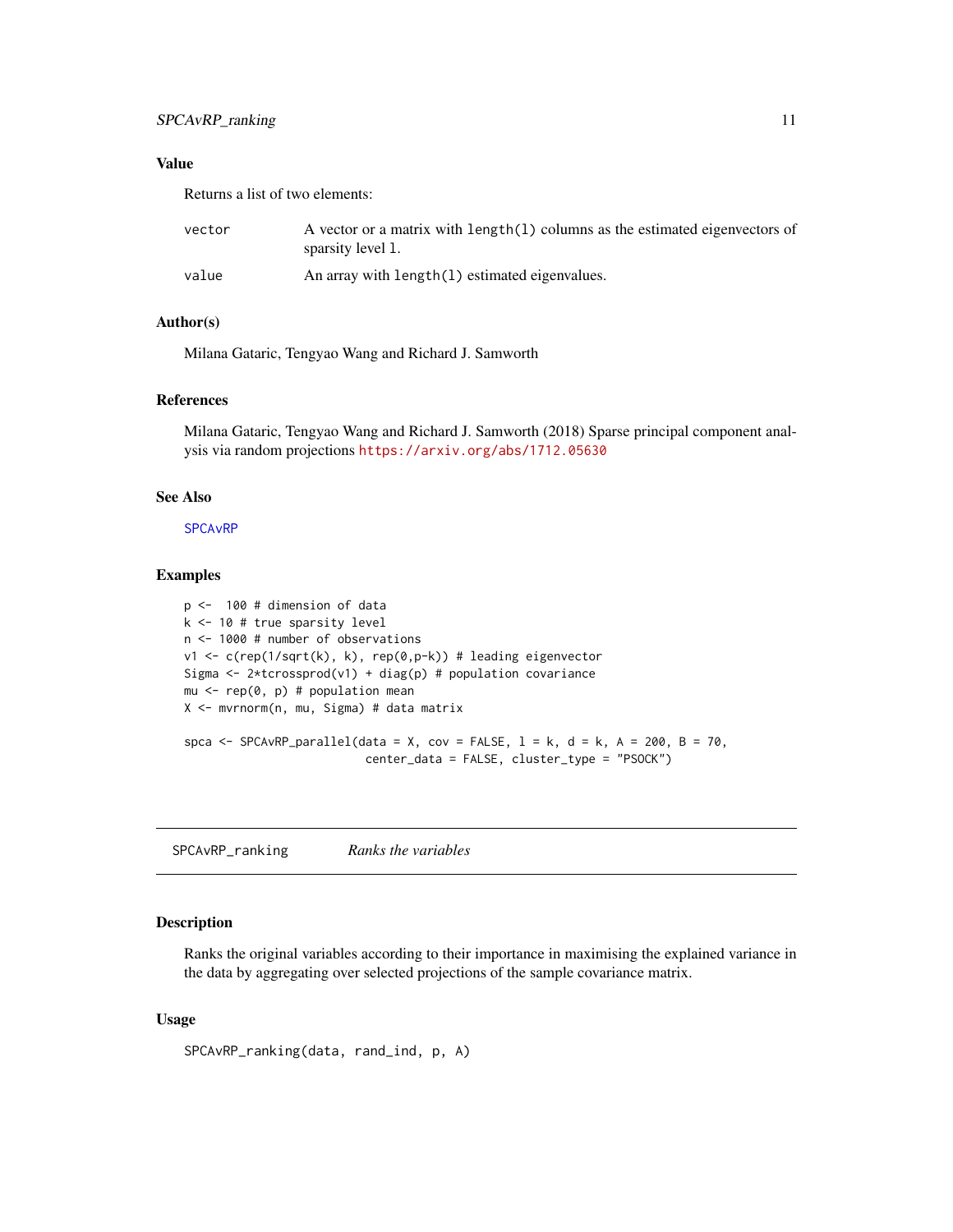#### <span id="page-11-0"></span>Arguments

| data     | A list of projected covariances (see Details).        |
|----------|-------------------------------------------------------|
| rand_ind | Corresponding axis-aligned projections (see Details). |
| р        | The dimension of the data.                            |
| A        | Number of projections over which to aggregate.        |

## Details

This function divides given projections into A groups and selects the best one from each group. This is then followed by an aggregation step. Data is given as a list of d-dimensional projections of p-dimensional sample covariance matrix, as generated by the function [project\\_covariance](#page-2-1). Corresponding axis-aligned projections are given as a matrix whose rows are the indices of the projection's non-zero entries.

## Value

Returns the vector of indices corresponding to variables ranked by their importance in maximising the explained variance.

#### Author(s)

Milana Gataric, Tengyao Wang and Richard J. Samworth

#### References

Milana Gataric, Tengyao Wang and Richard J. Samworth (2018) Sparse principal component analysis via random projections <https://arxiv.org/abs/1712.05630>

## See Also

[SPCAvRP](#page-5-1)

#### Examples

```
p <- 50 # dimension of data
k <- 5 # true sparsity level
n <- 1000 # number of observations
v1 \leq c(rep(1/sqrt(k), k), rep(0,p-k)) # leading eigenvector
Sigma \le tcrossprod(v1) + diag(p) # population covariance
mu \leq rep(0, p) # population mean
X <- mvrnorm(n, mu, Sigma) # data matrix
Sigma_hat <- 1/n*crossprod(X) # sample covariance matrix
A <- 200 # number of projections over which to aggregate
B <- 100 # number of projections in a group from which to select
d <- k # dimension of projections
rand_ind <- matrix(replicate(A*B,sample.int(p,d)), nrow = A*B, byrow = TRUE) # random projections
```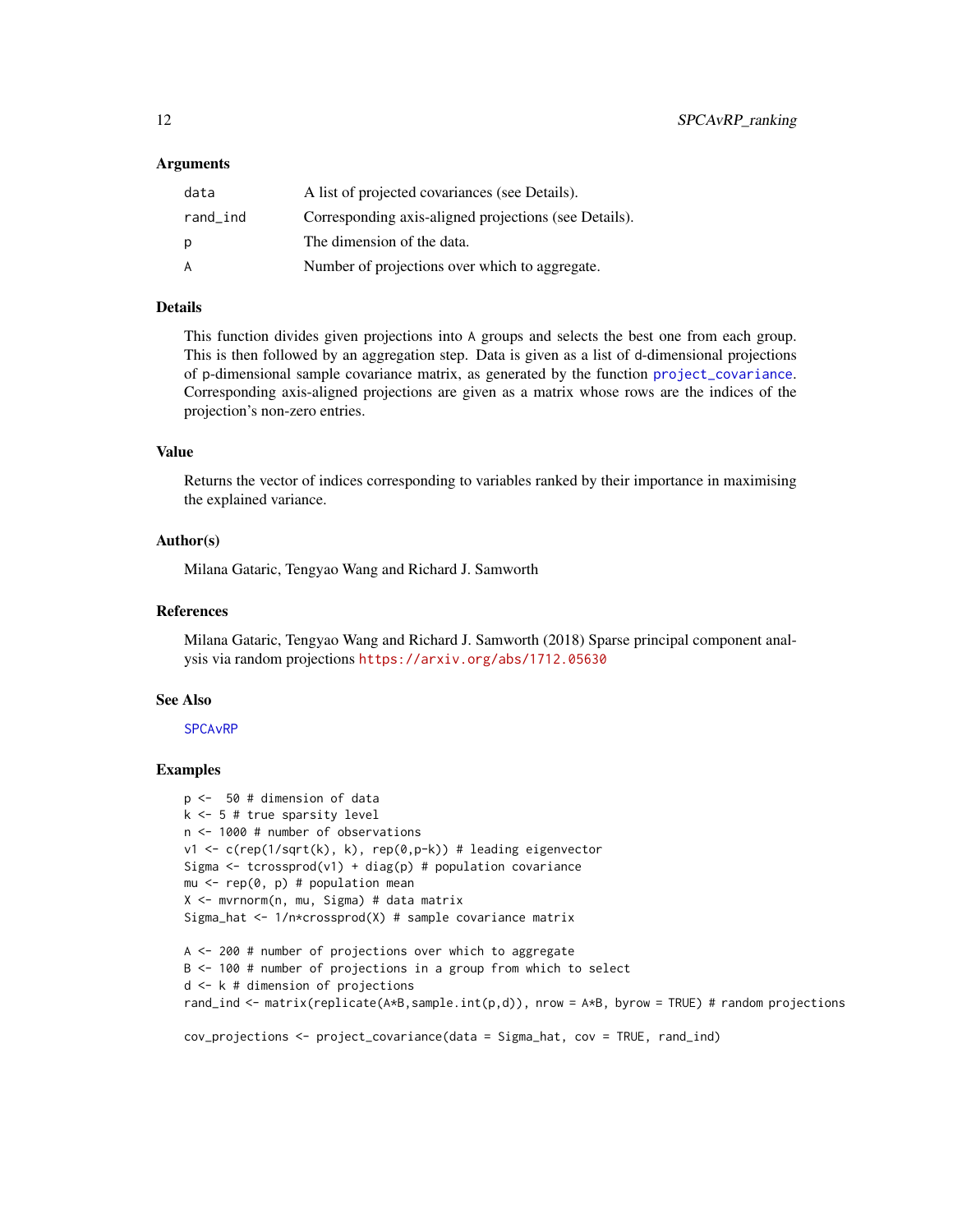```
ranking <- SPCAvRP_ranking(cov_projections, rand_ind, p, A)
print(ranking)
```
<span id="page-12-1"></span>SPCAvRP\_subspace *Computes the leading eigenspace using the SPCAvRP algorithm for eigenspace estimation*

## **Description**

Computes s leading eigenvectors of the sample covariance matrix which are sparse and orthogonal, using A groups of B random axis-aligned projections of dimension d.

#### Usage

 $SPCAVRP\_subspace(data, cov = FALSE, s, 1, d = 10,$  $A = 300$ ,  $B = 100$ , center\_data = TRUE)

#### **Arguments**

| data        | Either the data matrix or the sample covariance matrix.                         |
|-------------|---------------------------------------------------------------------------------|
| COV         | TRUE if data is given as a sample covariance matrix.                            |
| S           | The dimension of the eigenspace, i.e the number of principal components.        |
| 1           | The array of length s with the desired sparsity levels in the final estimators. |
| d           | The dimension of the random projections.                                        |
| A           | Number of projections over which to aggregate.                                  |
| B           | Number of projections in a group from which to select.                          |
| center_data | TRUE if the data matrix should be centered.                                     |

#### Details

This function implements the SPCAvRP algorithm for eigenspace estimation.

If the true sparsity level is known and for each component is equal to k, use  $d = k$  and  $l = rep(k, s)$ . Sparsity levels of different components may take different values. If k is unknown, appropriate k could be chosen from an array of different values by inspecting the explained variance for one component at the time and by using [SPCAvRP](#page-5-1) in a combination with [SPCAvRP\\_deflation](#page-7-1).

It is desirable to choose A as big as possible subject to the computational budget. In general, we suggest using  $A = 300$  and  $B = 100$  when the dimension of data is a few hundreds, while  $A = 600$ and B = 200 when the dimension is on order of 1000.

If center\_data  $==$  TRUE and data is given as a data matrix, the first step is to center it by executing scale(data, center\_data, FALSE), which subtracts the column means of data from their corresponding columns.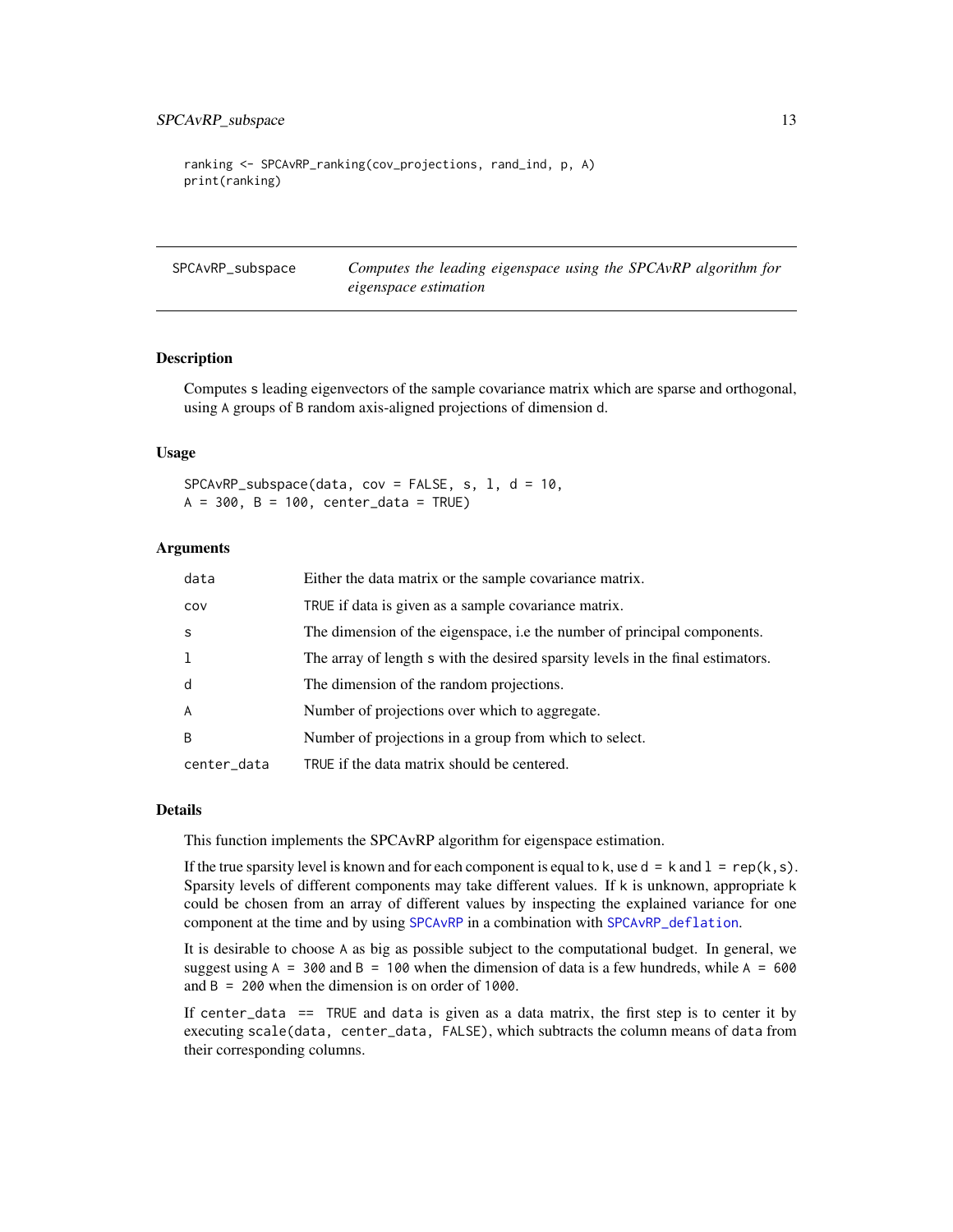#### <span id="page-13-0"></span>Value

Returns a list of two elements:

| vector | A matrix whose s columns are the estimated eigenvectors. |
|--------|----------------------------------------------------------|
| value  | An array with s estimated eigenvalues.                   |

#### Author(s)

Milana Gataric, Tengyao Wang and Richard J. Samworth

## References

Milana Gataric, Tengyao Wang and Richard J. Samworth (2018) Sparse principal component analysis via random projections <https://arxiv.org/abs/1712.05630>

#### See Also

[SPCAvRP](#page-5-1), [SPCAvRP\\_deflation](#page-7-1)

#### Examples

```
p \le -50k < - 8theta <-40v1 <- c(rep(1/sqrt(k), k), rep(0, p-k))
theta2 <-20v2 <- c(rep(0,4), 1/sqrt(k), -1/sqrt(k), 1/sqrt(k), -1/sqrt(k), rep(1/sqrt(k),4), rep(0,p-12))
theta3 <-5v3 <- c(rep(0,6), 1/sqrt(k), -rep(1/sqrt(k),4), rep(1/sqrt(k),3), rep(0,p-14))
Sigma <- diag(p) + theta*tcrossprod(v1) + (theta2)*tcrossprod(v2) + (theta3)*tcrossprod(v3)
mu < - rep(0, p)n < -2000X <- mvrnorm(n, mu, Sigma)
loss = function(u, v)sqrt(abs(1-sum(v*u)^2))
}
loss\_sub = function(U,V)V<-qr.Q(qr(V))norm(tcrossprod(U)-tcrossprod(V),"2")
}
s < -2spcarp <- SPCAvRP_subspace(data = X, cov = FALSE, s, 1 = rep(k, s), d = k,
                           A = 200, B = 100, center_data = FALSE)
subspace_estimation <- data.frame(
  loss(spcarp$vector[,1],v1),
  loss(spcarp$vector[,2],v2),
  loss_sub(matrix(c(v1,v2),ncol=s),spcarp$vector),
  crossprod(spcarp$vector[,1],spcarp$vector[,2]))
```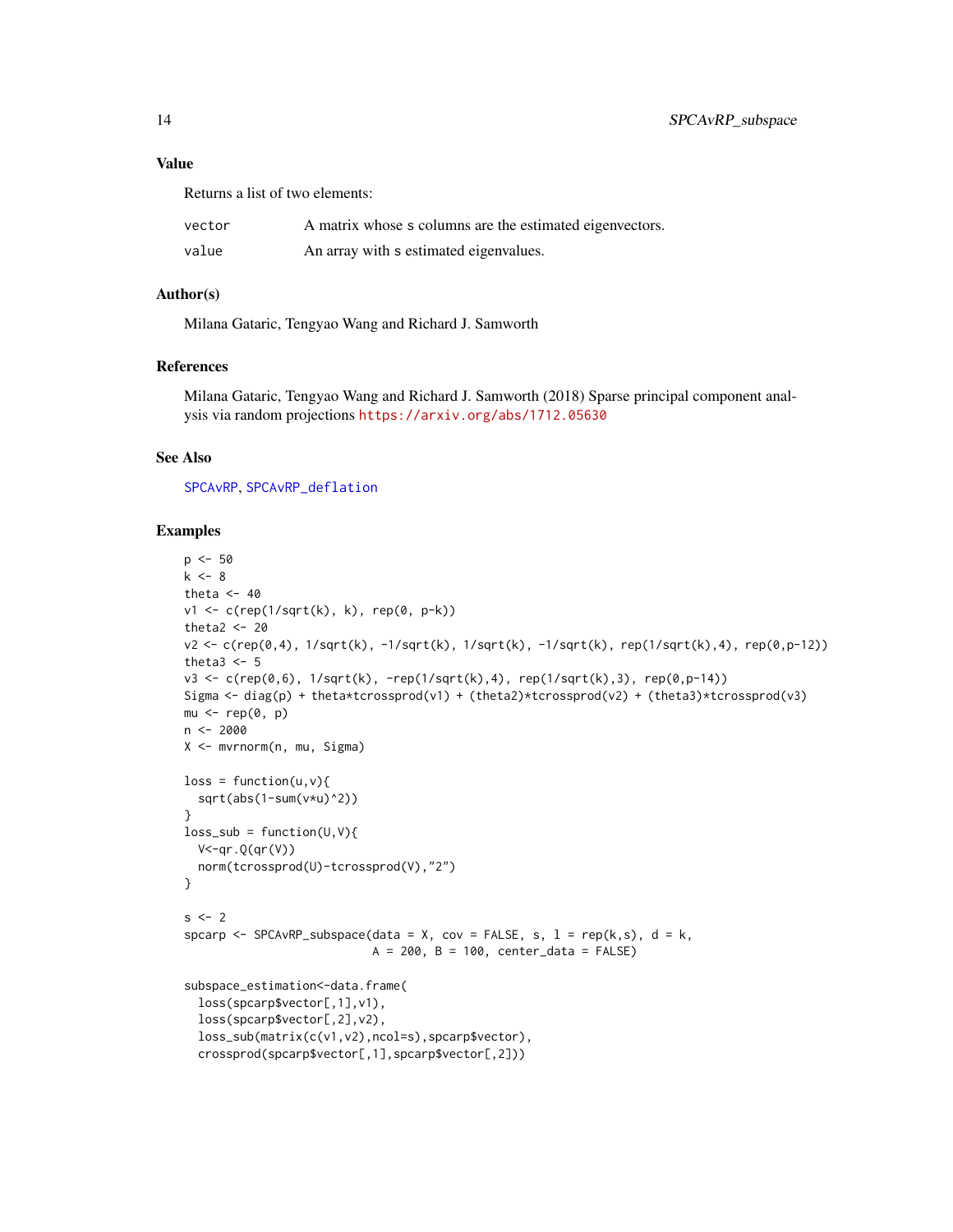## SPCAvRP\_subspace 15

```
colnames(subspace_estimation)<-c("loss_1","loss_2","loss_sub","inp")
rownames(subspace_estimation)<-c("")
subspace_estimation
```